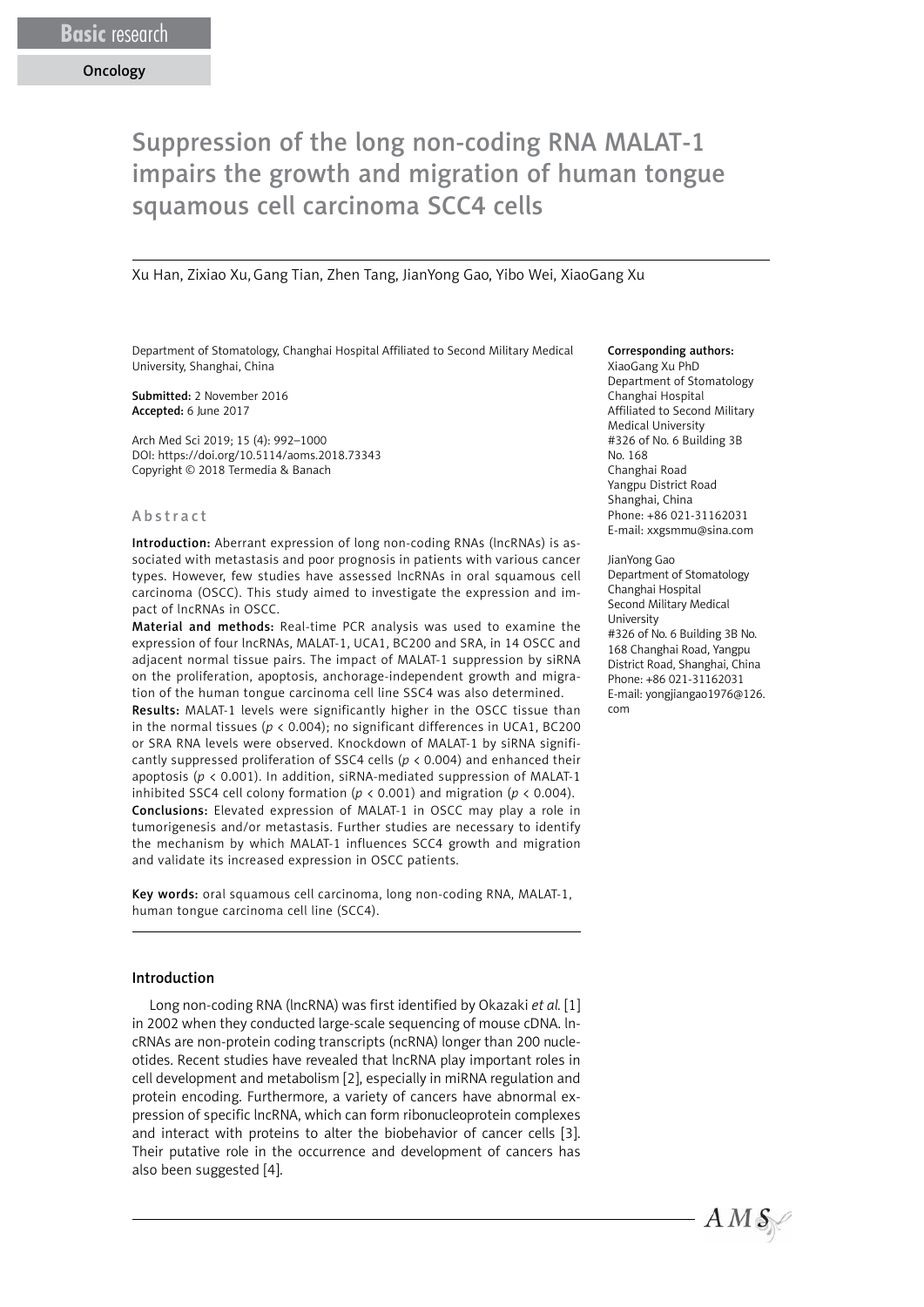Analysis of the lncRNA expression profile in normal oral mucosa and oral precancerous lesions revealed 325 differentially expressed lncRNA, 60% of which had abnormal expression in the oral precancerous lesions [5]. Metastasis-associated lung adenocarcinoma transcript 1 (MALAT-1) was the first lncRNA found to be related to cancer metastasis [5]. Ji *et al*. [6] found that MALAT-1 was highly expressed in non-small cell lung cancer (NSCLC) with early metastasis, and high MALAT-1 expression predicted a poor prognosis of NSCLC. In liver cancer, MALAT-1 played an important regulatory role in its occurrence and development [7], and it is upregulated in hepatocellular carcinoma (HCC), colon cancer, pancreatic cancer, breast cancer and prostate cancer [8–10]. Increased MALAT-1 expression in pharyngeal squamous cell carcinoma (SCC) was also demonstrated, increasing dramatically in stage T3 or T4 disease compared with stage T1 or T2 [11].

In addition to MALAT-1, roles for other lncRNA in cancer progression have been reported. Specifically, high UCA1 expression in bladder cancer cells increased their proliferation and resistance to therapies [12]. In breast cancer, UCA1 inhibited the tumor suppressor gene *P27* [13]; UCA1 expression was also correlated with lymph node metastasis in patients with tongue SCC (TSCC) [14]. In addition, another lncRNA, BC200, was overexpressed in lung cancer, breast cancer, cervical cancer and ovarian cancer [15]. Furthermore, steroid receptor RNA activator (SRA) may modulate androgen receptor and estrogen receptor activity; therefore, it may play an important role in breast cancer [16].

Because few studies have evaluated the expression of lncRNA in oral SCC (OSCC) [17], this study aimed to investigate the expression of MALAT-1, BC200, UCA1 and SRA in OSCC and examine their possible role in the occurrence and development of OSCC. These particular lncRNAs were selected because each has been shown to be differentially expressed in a wide variety of cancers, including oral cancers [18]. Specifically, MALAT-1 was overexpressed in OSCC, and its suppression in OSCC cell lines reduced epithelial mesenchymal transition, migration, and invasion as well as tumor growth *in vivo* [19]. Similarly, UCA1 levels were upregulated in tongue squamous cell carcinoma, and its silencing reduced OSCC proliferation and metastasis by altering WNT/β-catenin signaling [20]. Although BC200 and SRA have not been reported in head and neck cancer, previous studies have shown that BC200 lncRNA is a potential predictive marker of poor prognosis in esophageal squamous cell carcinoma patients [21], and SRA is upregulated following vitamin D receptor ablation in skin cancer [22]. In addition, lncRNA SRA variants are associated with breast cancer risk [23]. We first examined the expression profile of MALAT-1, BC200, UCA1 and SRA in oral precancerous lesions by quantitative RT-PCR. Furthermore, the impact of MALAT-1 silencing on OSCC proliferation, apoptosis, colony formation capability and migration was examined in SCC4 cells.

# Material and methods

# Collection of OSCC and adjacent normal tissues

In total, 14 pairs of OSCC tissues and corresponding adjacent normal tissues were collected from inpatients who received surgical interventions in the Department of Stomatology at the Changhai Hospital. None of the patients received chemotherapy and radiotherapy before the surgery, and patients with recurrent OSCC were excluded. The age, gender, location of primary cancer, clinical stage and neck lymph node metastasis were recorded. This study was approved by the Ethics Committee of the Changhai Hospital, and informed consent was obtained from each patient before enrollment in the study.

The cancer tissues and adjacent normal tissues were collected during the surgery, and a fraction of each was processed for pathological examination to identify the cancer tissues and normal tissues under a light microscope. The remaining tissues were stored at –80°C for further analysis.

# Quantitative RT-PCR

Total RNA was isolated from frozen OSCC and adjacent normal tissues (about 100 mg) by the addition of 1 ml of Trizol reagent (Invitrogen, Carlsbad, CA, USA). In addition to 1000 ng of RNA, the reverse transcription reaction (20 µl total) included the following: 4  $\mu$ l of 5 × PrimeScript Buffer, 1 µl of PrimeScript RT Enzyme Mix, 1 µl of 50 µM OligodT Primer, 1 µl of 100 µM random hexamers, and RNase-free deionized water (all from TaKaRa, Japan). The conditions for reverse transcription included 37°C for 15 min, 85°C for 5 s, and 4°C. Detection of MALAT-1, BC200, UCA1 and SRA expression was undertaken with an ABI7500 real-time PCR instrument (ABI, Foster City, CA, USA) and the primers shown in Table I (synthesized by Shanghai Sangon Biotech Co., Ltd, China). BRYT Green dye (Promega, Madison, WI USA) was used for the RT-PCR analysis, and the 20-µl reaction included the following: 10 µl of Go Taq qPCR Master Mix, 0.4 µl of forward primer (10 µM) and 0.4 µl of reverse primer (10  $\mu$ M), 0.2 µl of 100× CXR, 2 µl of cDNA and 7 µl of nuclease-free water. Detection was performed in triplicate, and β-actin served as an internal control. The conditions for PCR were as follows: predenaturation at 95°C for 2 min, and then 40 cycles of 95°C for 15 s and 60°C for 1 min. The relative expression of each gene was calculated using the  $2^{-\Delta\Delta Ct}$  method.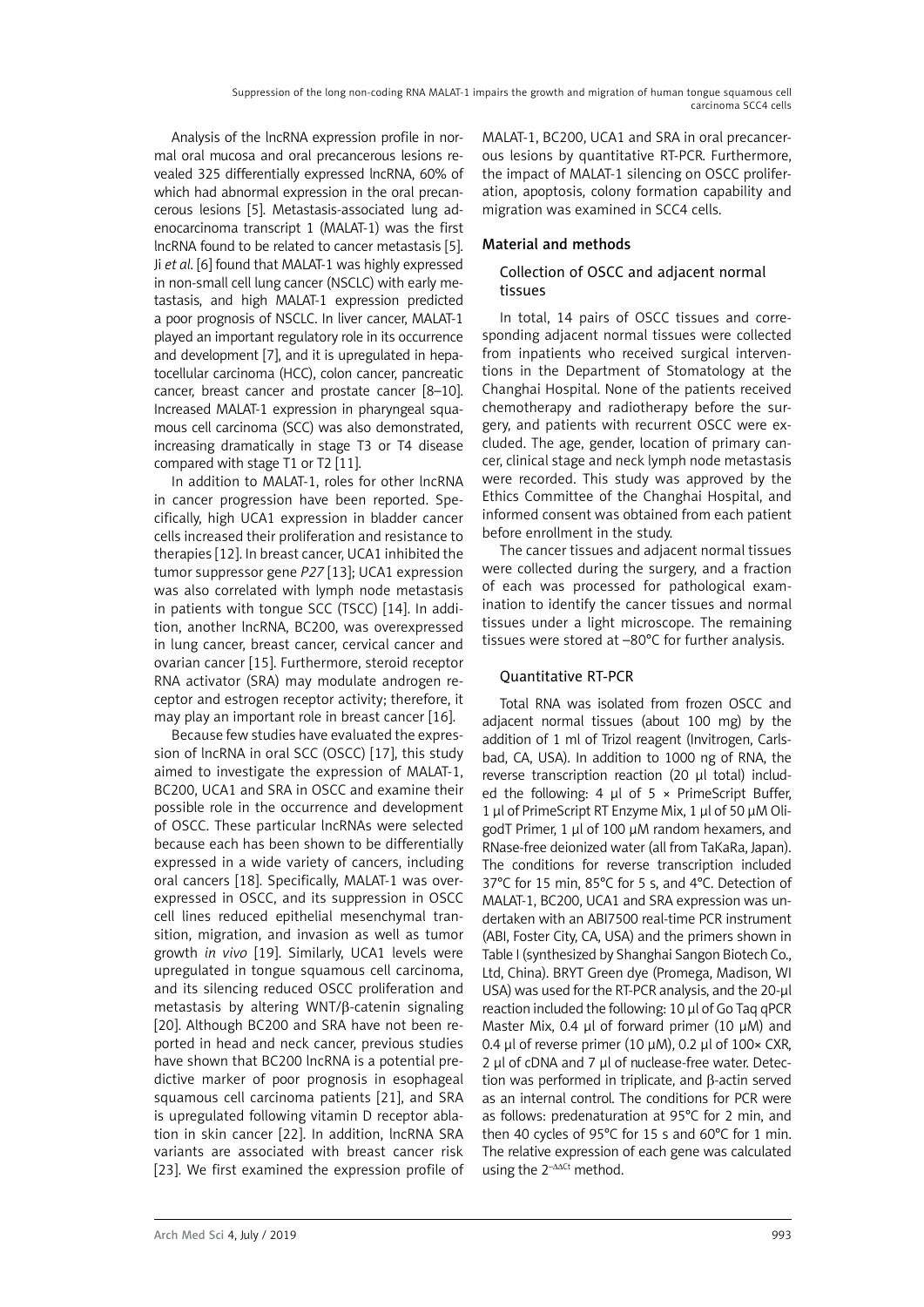| Genes         | Sequences (5'-3')                                |  |  |
|---------------|--------------------------------------------------|--|--|
| MAI AT-1      | GAATTGCGTCATTTAAAGCCTAGTT (sense)                |  |  |
|               | <b>GTTTCATCCTACCACTCCCAATTAAT</b><br>(antisense) |  |  |
| I ICA 1       | CTCTCCATTGGGTTCACCATTC (sense)                   |  |  |
|               | GCGGCAGGTCTTAAGAGATGAG (antisense)               |  |  |
| <i>BC 200</i> | GGCCGGGCGCGGTGGCTCAC (sense)                     |  |  |
|               | AAAGGGGGGGGGGGTTGTT (antisense)                  |  |  |
| <b>SRA</b>    | TGGCTCTACTGGTGCAAGAGC (sense)                    |  |  |
|               | AACCATGAGGGAGCGGTG (antisense)                   |  |  |
| B-Actin       | CGTGGACATCCGTAAAGACC (sense)                     |  |  |
|               | ACATCTGCTGGAAGGTGGAC (antisense)                 |  |  |

# Cell culture and siMALAT-1 transfection

We purchased SCC4 cells, a human tongue squamous cell carcinoma cell line derived from a 55-year-old man, from the ATCC (ATCC No. CRL-1624; Manassas, VA, USA). SCC4 cells were maintained in  $\alpha$ -MEM containing 10% fetal bovine serum (FBS; both from GIBCO, Shanghai) at 37°C in an environment containing 5% CO $_{2}$  at 95% humidity.

Lipofectamine 2000 (Invitrogen) was used for the transfection of siMALAT-1 to inhibit MALAT-1 expression. Four pairs of MALAT-1-siRNA and a scrambled control were synthesized in Genepharma Biotech Co., Ltd. (China): MALAT-1 siRNA-3097, 5′-GAGGUGUAAAGGGAUUUAUTT-3′ and 5′-AUAAAUCCCUUUACACCUCTT-3′; MALAT-1 siRNA-5639, 5′-GGCAUUUGCAUCUUUAAAUTT-3′ and 5′-AUUUAAAGAUGCAAAUGCCTT-3′; MALAT-1 siRNA-6108, 5′-CCCUCUAAAUAAGGAAUAATT-3′ and 5′-UUAUUCCUUAUUUAGAGGGTT-3′; MALAT-1 siRNA-6960, 5′-GGCAAGUGGAAAUGUUUAATT-3′ and 5′-UUAAACAUUUCCACUUGCCTT-3′; and Scrambled siRNA, 5′-UUCUCCGAACGUGUCAC-GUTT-3′ and 5′-ACGUGACACGUUCGGAGAATT-3′.

After transfection of SCC4 cells with each si-MALAT-1 pair as well as the scrambled control, MALAT-1 expression was detected by RT-PCR and compared with untransfected cells at 24 and 48 h after transfection. Briefly, the reverse transcription reaction included 2  $\mu$ l of RNA, 10  $\mu$ l of 2 $\times$  reverse transcription buffer, 0.4 µl of MMLV reverse transcriptase (200 U/ $\mu$ l), 5  $\mu$ l of random primer N6 (100 µM), 3 µl of dNTPs (2.5 mM), and 0.15 µl of RNasin (40 U/µl) (all from XX). The conditions for reverse transcription included 37°C for 60 min, 85°C for 10 min, and 4°C. The 20-µl reaction for the quantitative RT-PCR included the following: 10 µl of 2× quantitative PCR Master Mix, 0.08 µl of forward primer (20 µM) and 0.08 µl of reverse primer (20 µM), 2 µl of cDNA, 0.4 µl of Taq DNA polymerase (2.5 U/µl) and nuclease-free water to 20 µl. The conditions for PCR were as follows:

predenaturation at 95°C for 3 min, and then 40 cycles of 95°C for 15 s and 62°C for 30 s and 72°C for 30 s.

#### Detection of SCC4 cell proliferation

SCC4 cell proliferation was detected with a CCK-8 kit (Dojindo, Japan) following the manufacturer's instructions. Briefly, the cells were seeded into 96 well plates at a density of  $2 \times 10^4$  cells/well and transfected the following day as described above. At 24 h after transfection with scrambled siRNA and siMALAT-1 6108 and 6960, cells were re-suspended in serum-free medium (GIBCO) and then incubated at 37°C in an environment with 5%  $CO_2$  for 24 h. At 24, 48, and 72 h, 10  $\mu$ l of CCK-8 solution was added to each well, and cells were incubated for 1 h. Absorbance was measured in a microplate reader at 450 nm.

#### Detection of SCC4 cell apoptosis

Annexin V/PI double staining was performed to detect the apoptotic cells. After cell density was adjusted to  $1 \times 10^6$ /ml, 100 µl of the cell suspension was mixed with 5 µl of Annexin V-FITC (mbchem). After the cells were incubated at room temperature in the dark for 5–15 min, 5 ml of propidium iodide (PI) was added, and the cells were incubated in the dark at room temperature for 5–15 min. Following addition of 400 µl of buffer, the cell suspension was subjected to flow cytometry at 480 nm.

#### Measurement of anchorage-independent growth of SCC4 cells

For the lower gel, 1.2% agarose was mixed with  $α$ -MEM containing 20% FBS at a ratio of 1 : 1, and 1.5 ml of this mixture was added to each well of a 6-well plate, which was then allowed to stay at room temperature until the agarose solidified. For the upper gel, 0.7% agarose was mixed with α-MEM containing 20% FBS at a ratio of 1 : 1, followed by addition of approximately 1000 transfected cells. This mixture was added to the pre-coated dishes. When the upper gel solidified, the dishes were incubated at 37°C in an environment with 5% CO<sub>2</sub>. At 5, 6 and 7 days, three fields were randomly selected, the colonies were counted, and the average was calculated.

#### Detection of SCC4 cell migration

Cell migration was determined using Transwell chambers (pore size: 8 um; Corning, Ithica, NY, USA). A cell suspension of approximately  $1 \times 10^5$ cells in 100 µl was added to the upper chamber of a Transwell chamber. Then, 500 μl of  $α$ -MEM containing 20% FBS was added to the lower chamber.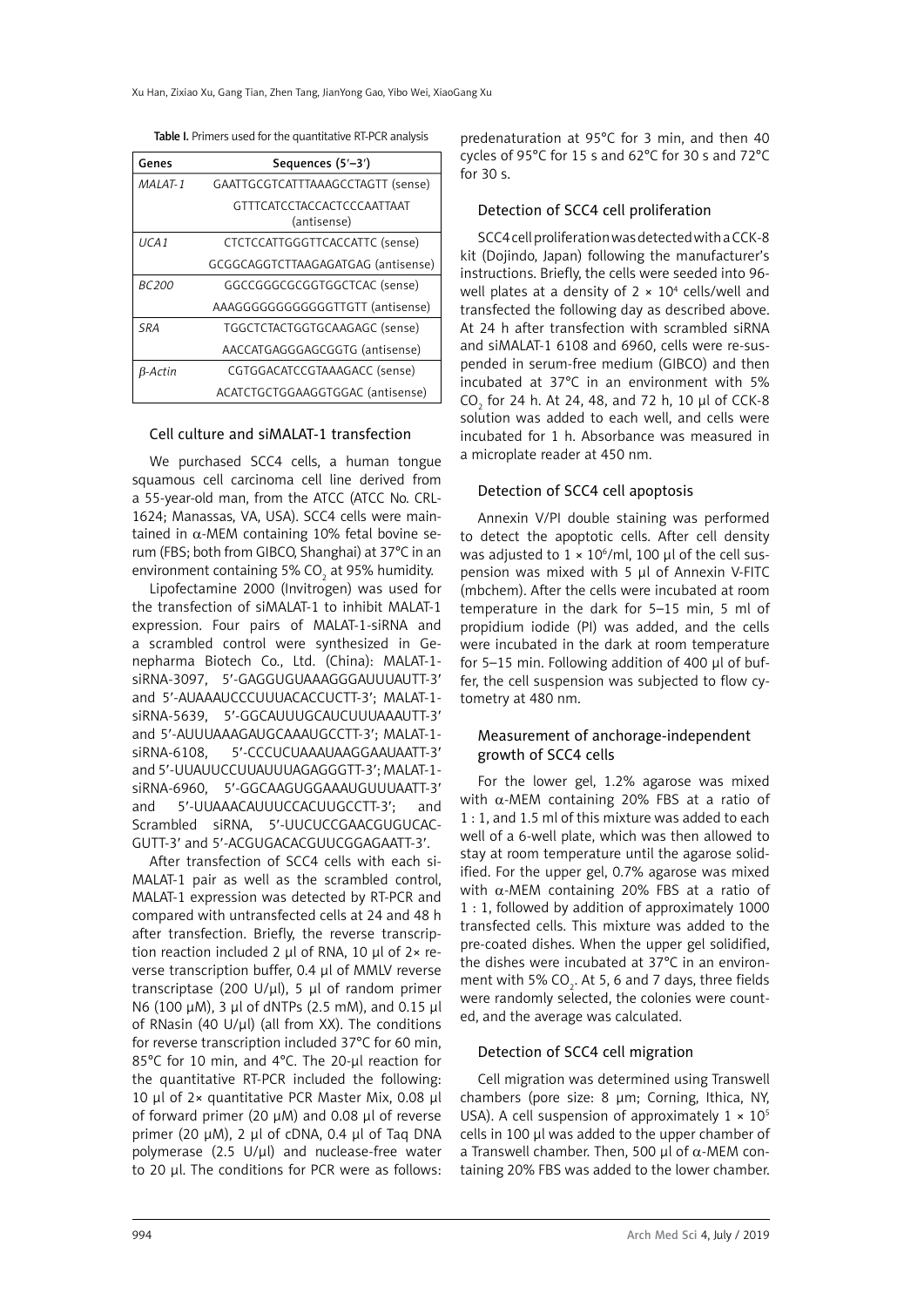After 48 h, a swab was used to collect the cells in the upper chamber, and 4% paraformaldehyde was added to the lower chamber to fix the cells in the chamber for 20 min. After drying, crystal violet was added to the lower surface of the filter of the Transwell chamber, followed by incubation at room temperature for 30 min. After washing in PBS once, cells were observed under an inverted microscope and photographed.

# Statistical analysis

Data were presented as mean ± standard deviation for normally distributed continuous variables or median (inter-quartile range, the range between the  $25<sup>th</sup>$  percentile and the  $75<sup>th</sup>$  percentile) for non-normally distributed scale parameters. The number and percentage were calculated for categorical variables. To examine the difference between groups, paired *t*-tests were carried out for comparisons between normal and cancer tissues; Wilcoxon signed rank tests were used when continuous variables had skewed distributions. A general linear model, including time, group, and interaction between these two parameters, was built to test whether the group differences were altered by time points or *vice versa*. Once a significant interaction between time and group was identified, the group difference at each time point and time effect within each group were separately examined by one-way analysis of variance (ANOVA). ANOVA was also used to compare between four or more groups. Bonferroni's method for variables with equal variances across groups or Dunnett's T3 test for parameters with unequal variances was then implemented after the ANOVA revealed significant findings. *P* < 0.05 was considered significant. All statistics were two-sided, and the analyses were performed by SPSS software (version 15.0, SPSS Inc., Chicago, IL, USA).

# Results

#### OSCC patient characteristics

A total of 14 patients were enrolled in this study. As shown in Table II, the average age of the study population was 55.1 ±17.0 years (range: 25– 85 years). Most of the patients were male (64.3%) with stage I OSCC (57.1%). In addition, most of the samples were highly differentiated (71.4%), and half of the patients had OSCC of the tongue (Table II).

## Expression of MALAT-1, BC200, UCA1 and SRA in OSCC and normal oral mucosa

Because previous studies have reported putative roles for MALAT-1, BC200, UCA1 and SRA in

| Table II. Demographic and clinical characteristics of |
|-------------------------------------------------------|
| the OSCC patients $(n = 14)$                          |

| Variable                   | Ν             | %    |
|----------------------------|---------------|------|
| Age, mean $\pm$ SD [years] | $55.1 \pm 17$ |      |
| Gender:                    |               |      |
| Female                     | 5             | 35.7 |
| Male                       | 9             | 64.3 |
| Stage:                     |               |      |
|                            | 8             | 57.1 |
| Ш                          | 3             | 21.4 |
| Ш                          | 3             | 21.4 |
| Differentiation:           |               |      |
| Moderate                   | 4             | 28.6 |
| High                       | 10            | 71.4 |
| Site:                      |               |      |
| Tongue                     | 7             | 50.0 |
| Cheek                      | 4             | 28.6 |
| Floor of the mouth or gums | 3             | 21.4 |

other cancer types [5–17], we first analyzed their expression in 14 OSCC tissues and compared it with adjacent normal tissues. Compared with normal tissue, OSCC tissue showed a significantly increased MALAT-1 RNA expression (*p* = 0.004; Figure 1). However, no differences in BC200, UCA1 and SRA RNA expression were observed (Figure 1). The differential expression of MALAT-1 between the OSCC and adjacent normal tissues suggests that it may have a role in OSCC progression. Thus, further studies focused on MALAT-1.

## The effects of MALAT-1 suppression on SCC4 cell proliferation and apoptosis

To determine the impact of MALAT-1 in OSCC, we first suppressed its expression in SCC4 cells by siRNA. The inhibitory effects of four siRNAs (number 3097, 5639, 6108, and 6960) were first compared. As shown in Figure 2, only siRNA 6960 significantly suppressed MALAT-1 RNA expression as compared to the untransfected, blank group ( $p = 0.009$ ). After 48 h, both siRNA 6108 and 6960 significantly inhibited MALAT-1 gene expression as compared to the blank group (both *p* ≤ 0.016; Figure 2). Therefore, subsequent experiments only used 6108 and 6960 siRNA.

We next determined the impact of MALAT-1 knockdown on SCC4 proliferation and apoptosis. Although no differences were seen at 24 and 48 h, siRNA 6108 significantly inhibited SCC4 proliferation at 72 h as compared to the blank group (*p* = 0.004; Figure 3). In addition, silencing MALAT-1 expression with either 6108 or 6960 siRNAs significantly increased the apoptosis rates of SCC4 cells as compared to the blank group (both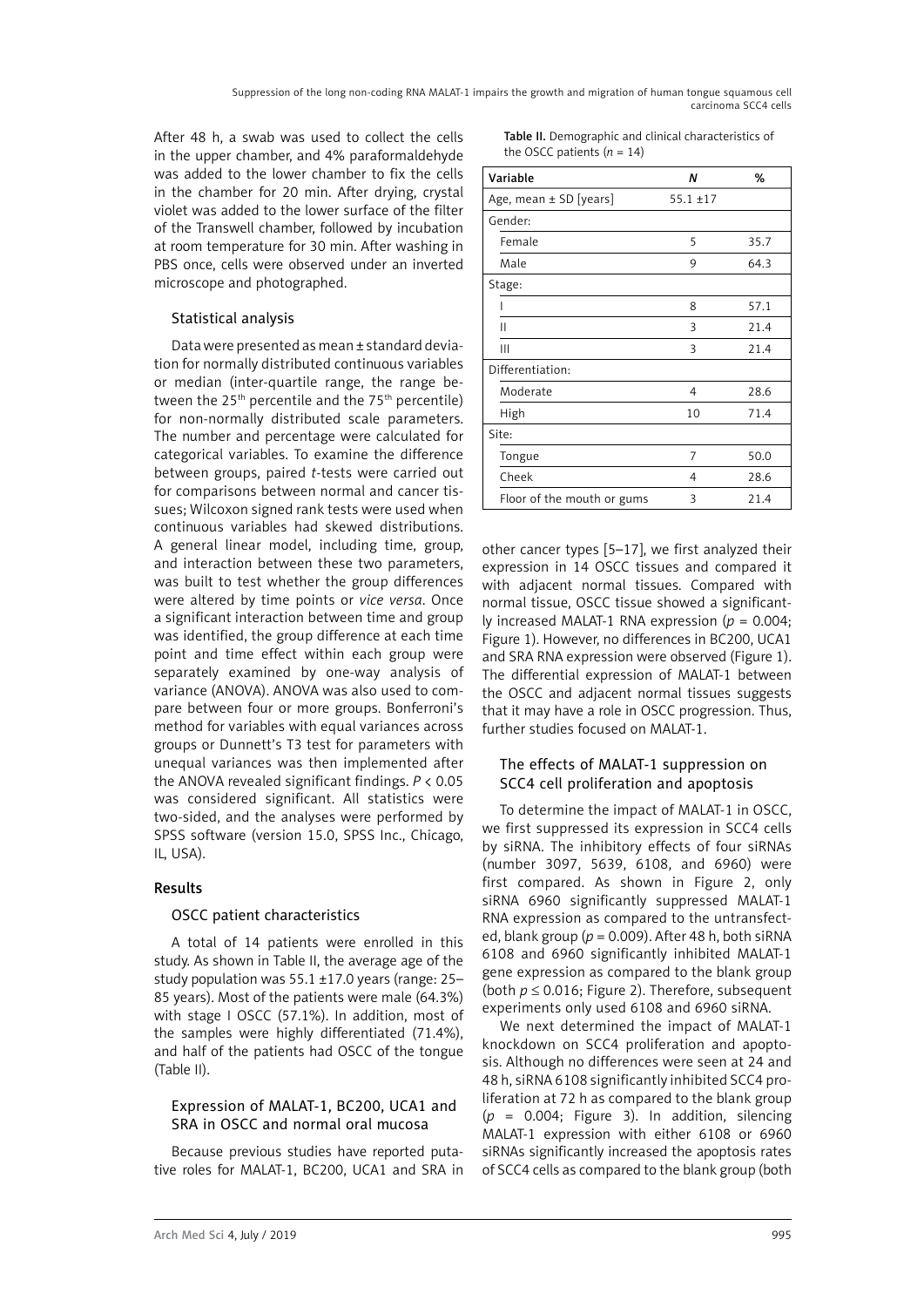

Figure 1. Expression of lncRNAs in patients with OSCC. MALAT-1 (A), BC200 (B), UCA1 (C), and SRA (D) expression was analyzed in OSCC and adjacent normal tissues by quantitative RT-PCR

*Data were presented as mean ± standard deviation and tested by paired t-test (n = 14 per group). \*p < 0.05.*



*tested by analysis of variance (n = 3 per group). \*p < 0.05,* 

*significantly different from the blank group.*



Figure 3. Effects of MALAT-1 knockdown on proliferation of SCC4 cells ( $n = 5$  per group). Data were presented as mean ± standard deviation. Comparisons between groups at each time point or between time points within a given group are all tested by analysis of variance

*\*p < 0.05, significantly different from the blank group.*

Figure 2. siRNA-mediated suppression of the *MALAT-1* gene. The efficiency of MALAT-1 silencing was analyzed at 24 and 48 h following transfection in SCC4 cells by quantitative RT-PCR *Data were presented as mean ± standard deviation and*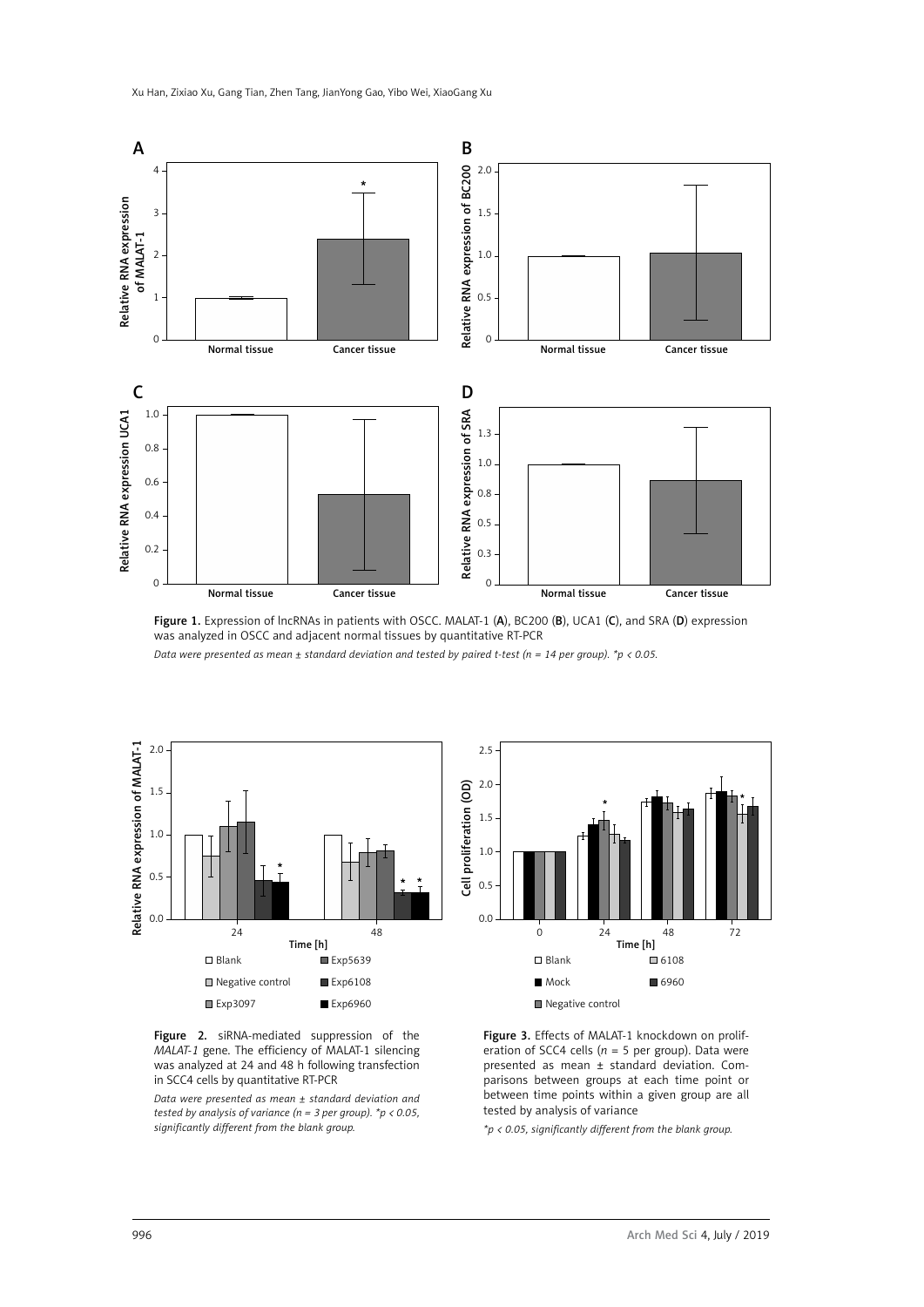Suppression of the long non-coding RNA MALAT-1 impairs the growth and migration of human tongue squamous cell carcinoma SCC4 cells



*p* < 0.001; Figures 4 A and B). Thus, MALAT-1 expression alters SSC4 proliferation and apoptosis.

# Inhibition of MALAT-1 expression reduces SCC4 cell anchorage-independent growth and migration

Previous studies on other cancer types have indicated a role for MALAT-1 in metastasis [5, 6]. Therefore, we first examined the impact of MALAT-1 suppression on anchorage-independent growth using a soft agar colony formation assay (Figure 5 A). As shown in Figure 5 B, the number of clones was significantly reduced following silencing with 6108 or 6960 as compared to the blank group at days 5 and 6, but not at day 7.

We next used a Transwell chamber to evaluate the effect of siMALAT-1 on SCC4 cell migration (Figure 6 A). At 48 h following MALAT-1 silencing, siRNA 6108 significantly reduced cell migration as compared to the blank group ( $p = 0.004$ ; Figure 6 B). Although cells transfected with siRNA 6960 also had a lower amount of migrating cells than the blank group, the difference did not reach statistical significance. Taken together, these data suggest that MALAT-1 may also promote OSCC metastasis through enabling anchorage-independent growth and promoting migration.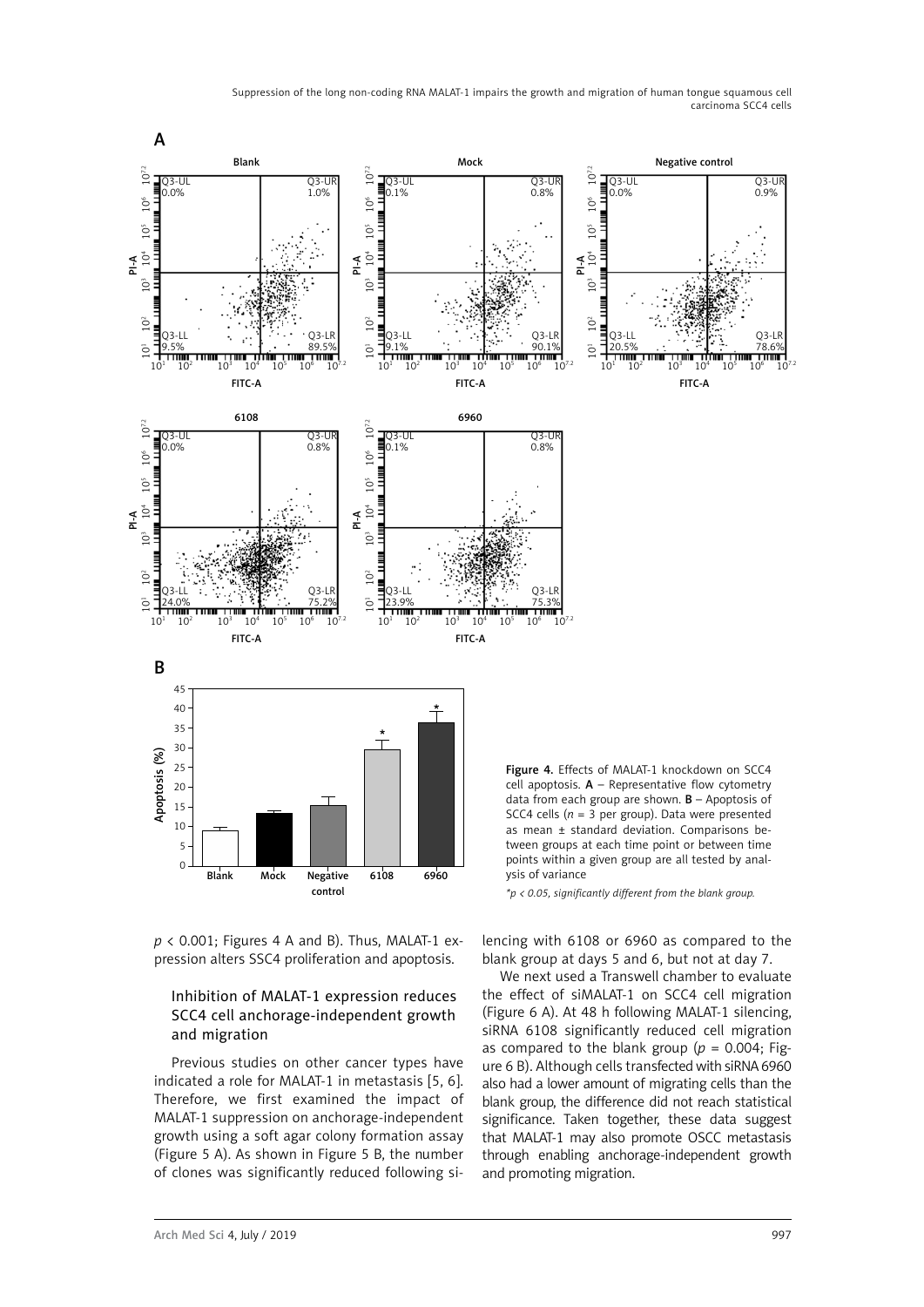Xu Han, Zixiao Xu, Gang Tian, Zhen Tang, JianYong Gao, Yibo Wei, XiaoGang Xu









Figure 6. Effects of MALAT-1 knockdown on migration of SCC4 cells. A – Representative SCC4 cell migration in each group.  $B -$  Migration of SCC4 cells using Transwell culture systems (*n* = 3 per group). Data were presented as mean ± standard deviation. Comparisons between groups at each time point or between time points within a given group are all tested by analysis of variance. \**P* < 0.05, significantly different from the blank group



Figure 5. Effects of MALAT-1 knockdown on anchorage-independent growth of SCC4 cells.  $A - Rep$ resentative SCC4 cell colony growth in each group at days 5–7. B – Anchorage-independent growth of SCC4 cells ( $n = 3$  per group). Data were presented as mean ± standard deviation. Comparisons between groups at each time point or between time points within a given group are all tested by analysis of variance. \**p* < 0.05, significantly different from the blank group

#### Discussion

Although previous studies have shown a role for lncRNA in cancer progression and metastasis [24], few studies have assessed their expression and function in OSCC [17]. In the present study, MALAT-1 was differentially expressed between the OSCC and adjacent normal tissue, which is consistent with Fang *et al*. [14], who analyzed 94 TSCC samples and observed increased MALAT-1 expression. Furthermore, its suppression via siRNA resulted in increased SCC4 cell apoptosis as well as reduced proliferation, anchorage-independent growth, and migration. These studies suggest that increased MALAT-1 expression in OSCC may promote tumor cell growth and metastasis.

Analysis of two TCGA databases for head and neck cancer that included the four lncRNAs we analyzed in the present study (MALAT-1, UCA1, BC200 and SRA) revealed that MALAT-1 had a higher degree of gene amplification in 530 samples as compared with the other three lncRNAs. Consistent with our data showing a reduction in anchorage-independent growth and migration of SCC4 cells following MALAT-1 suppression, previous studies have suggested an association of MALAT-1 with metastasis and ultimately patient survival. Specifically, in patients with pharyngeal squamous cell carcinoma, increased MALAT-1 expression was observed in those with neck lymph node metastasis [11]. High MALAT-1 expression was also detected in nasopharyngeal carcinoma 5–8F cells with high metastatic potential [25].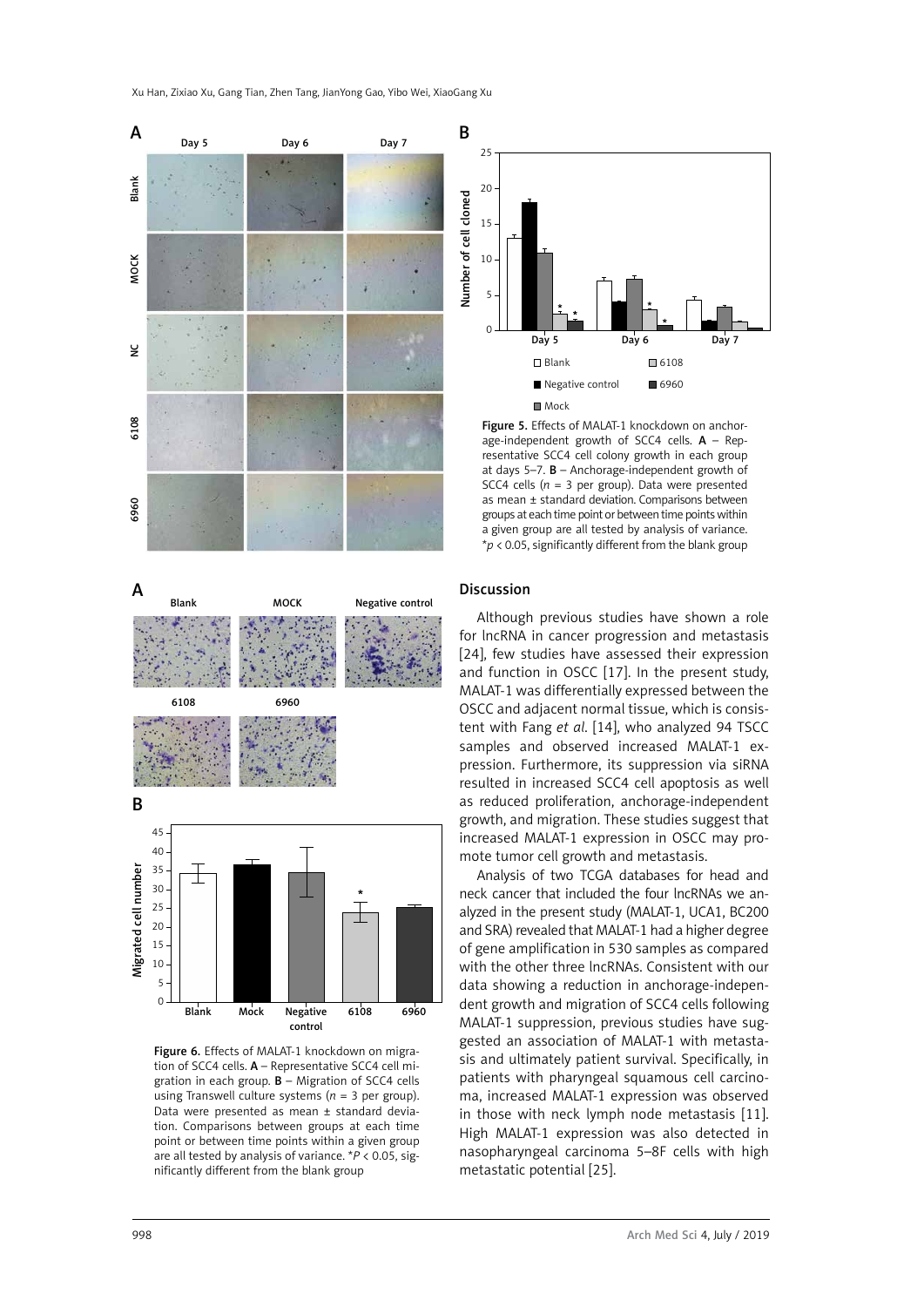Several studies have examined the mechanism by which MALAT-1 may promote tumor metastasis. In a manner similar to that described for the lncRNA HOTAIR, which decreases E-cadherin expression to promote OSCC metastasis [26], MALAT-1 overexpression in nasopharyngeal carcinoma CNE-1 cells by RNA activation inhibited epithelial cadherin and vimentin expression, which was accompanied by elevated invasion and metastasis [25]. In bladder cancer cells, MALAT-1 downregulation suppressed the expression of genes involved in epithelial-mesenchymal transition (EMT) [27]. In addition, the regulation of genes related to cell motility, including *CTHRC1*, *CCT4*, *HMMR* and *ROD1*, by MALAT-1 has been shown [28], which is similar to recent studies in which lncRNAs regulated matrix metalloproteinase expression in OSCC [29, 30]. Thus, further studies will examine the mechanism through which MALAT-1 promotes SSC4 cell migration.

In addition to impacting cell migration, MALAT-1 silencing reduced SSC4 cell proliferation and increased their apoptosis. This is consistent with data from CNE-1 cells in which MALAT-1 overexpression increased their proliferation [25]. However, the mechanism by which MALAT-1 influences cell growth and apoptosis remains unknown.

Once MALAT-1 is synthesized by RNA polymerase II, the products localize to nuclear speckles. Intranuclear MALAT-1 produces a short tRNAlike molecule, mascRNA, and a long MALAT-1 containing a poly(A) tail, which localizes to the cytoplasm, suggesting that they possess distinct activities [31]. MALAT-1 is co-localized to nuclear speckles with the members of serine/arginine-rich (SR) splicing factors, regulating their nuclear localization [32]. Furthermore, MALAT-1 can bind to SR protein and regulate its phosphorylation, which then regulates the alternative splicing of pre-mRNA [33]. MALAT-1 may regulate chemokine receptor pre-mRNA processing by activation of SR protein, thereby affecting chemokine receptor expression in OSCC and impacting its migration. Thus, further studies are required to determine whether the effects of MALAT-1 suppression observed in the present study are mediated through its regulation of SR protein.

In the present study, the expression of UCA1, BC200, and SRA was comparable between OSCC and normal tissues. This is not consistent with previously reported studies describing UCA1 overexpression in bladder cancer [12], BC200 overexpression in lung cancer, breast cancer, cervical cancer and ovarian cancer [15]; and SRA overexpression in breast cancer [16]. This is likely due to specific differences between tumor types.

The present study has some limitations that warrant consideration. Firstly, the sample size used in this study was relatively small, and the correlation between MALAT-1 expression and patient clinical characteristics, including tumor stage recurrence, lymph node metastasis, and patient prognosis, was not analyzed. Furthermore, the impact of MALAT-1 overexpression on SCC4 cells was not determined. Also, the specific regulatory mechanisms by which MALAT-1 silencing altered SCC4 cell growth and migration were not determined, and will be examined in further studies by our group. Finally, MALAT-1 function was only analyzed in a single cell line; thus, further studies in other tongue squamous cell carcinoma cell lines are required to confirm these results.

In conclusion, MALAT-1 is highly expressed in OSCC as compared to adjacent normal tissue. Silencing the *MALAT-1* gene inhibited SCC4 cell proliferation, anchorage-independent growth and migration and promoted apoptosis. Thus, MALAT-1 may play an important regulatory role in OSCC progression. Further studies with larger sample sizes are necessary to confirm these findings and correlate MALAT-1 expression with patient outcomes. In addition, studies to elucidate the mechanism through which MALAT-1 expression impacts SSC4 cell growth and migration are necessary.

# Acknowledgments

Xu Han and Zixiao Xu contributed equally to this work.

# Conflict of interest

The authors declare no conflict of interest.

#### References

- 1. [Okazaki Y](http://www.ncbi.nlm.nih.gov/pubmed/?term=Okazaki Y%5BAuthor%5D&cauthor=true&cauthor_uid=12466851), [Furuno M,](http://www.ncbi.nlm.nih.gov/pubmed/?term=Furuno M%5BAuthor%5D&cauthor=true&cauthor_uid=12466851) [Kasukawa T](http://www.ncbi.nlm.nih.gov/pubmed/?term=Kasukawa T%5BAuthor%5D&cauthor=true&cauthor_uid=12466851), et al. Analysis of the mouse transcriptome based on functional annotation of 60,770 full-length cDNAs. Nature 2002; 420: 563-73.
- 2. Ponting CP, Oliver PL, Reik W. Evolution and functions of long noncoding RNAs. Cell 2009; 136: 629-41.
- 3. [Wang J](http://www.ncbi.nlm.nih.gov/pubmed/?term=Wang J%5BAuthor%5D&cauthor=true&cauthor_uid=15495343), [Zhang J](http://www.ncbi.nlm.nih.gov/pubmed/?term=Zhang J%5BAuthor%5D&cauthor=true&cauthor_uid=15495343), [Zheng H](http://www.ncbi.nlm.nih.gov/pubmed/?term=Zheng H%5BAuthor%5D&cauthor=true&cauthor_uid=15495343), et al. Mouse transcriptome: neutral evolution of 'non-coding' complementary DNAs. Nature 2004; 431: 1-757.
- 4. [Su PF,](http://www.ncbi.nlm.nih.gov/pubmed/?term=Su PF%5BAuthor%5D&cauthor=true&cauthor_uid=17534893) [Lee TC,](http://www.ncbi.nlm.nih.gov/pubmed/?term=Lee TC%5BAuthor%5D&cauthor=true&cauthor_uid=17534893) [Lin PJ,](http://www.ncbi.nlm.nih.gov/pubmed/?term=Lin PJ%5BAuthor%5D&cauthor=true&cauthor_uid=17534893) et al. Differential DNA methylation associated with hepatitis B virus infection in hepatocellular carcinoma. Int J Cancer 2007; 121: 1257-64.
- 5. [Gibb EA](http://www.ncbi.nlm.nih.gov/pubmed/?term=Gibb EA%5BAuthor%5D&cauthor=true&cauthor_uid=21835683), [Enfield KS](http://www.ncbi.nlm.nih.gov/pubmed/?term=Enfield KS%5BAuthor%5D&cauthor=true&cauthor_uid=21835683), [Stewart GL](http://www.ncbi.nlm.nih.gov/pubmed/?term=Stewart GL%5BAuthor%5D&cauthor=true&cauthor_uid=21835683), et al. Long non-coding RNAs are expressed in oral mucosa and altered in oral premalignant lesions. Oral Oncol 2011; 47: 1055-61.
- 6. [Ji P](http://www.ncbi.nlm.nih.gov/pubmed/?term=Ji P%5BAuthor%5D&cauthor=true&cauthor_uid=12970751), [Diederichs S](http://www.ncbi.nlm.nih.gov/pubmed/?term=Diederichs S%5BAuthor%5D&cauthor=true&cauthor_uid=12970751), [Wang W,](http://www.ncbi.nlm.nih.gov/pubmed/?term=Wang W%5BAuthor%5D&cauthor=true&cauthor_uid=12970751) et al. MALAT-1, a novel noncoding RNA, and thymosin beta4 predict metastasis and survival in early-stage non-small cell lung cancer. Oncogene 2003; 22: 8031-41.
- 7. Lin R, Maeda S, Liu C, Karin M, Edgington TS. A large noncoding RNA is a marker for murine hepatocellular carcinomas and a spectrum of human carcinomas. Oncogene 2006; 26: 851-8.
- 8. [Lai MC,](http://www.ncbi.nlm.nih.gov/pubmed/?term=Lai MC%5BAuthor%5D&cauthor=true&cauthor_uid=21678027) [Yang Z](http://www.ncbi.nlm.nih.gov/pubmed/?term=Yang Z%5BAuthor%5D&cauthor=true&cauthor_uid=21678027), [Zhou L](http://www.ncbi.nlm.nih.gov/pubmed/?term=Zhou L%5BAuthor%5D&cauthor=true&cauthor_uid=21678027), et al. Long non-coding RNA MALAT-1 overexpression predicts tumor recurrence of